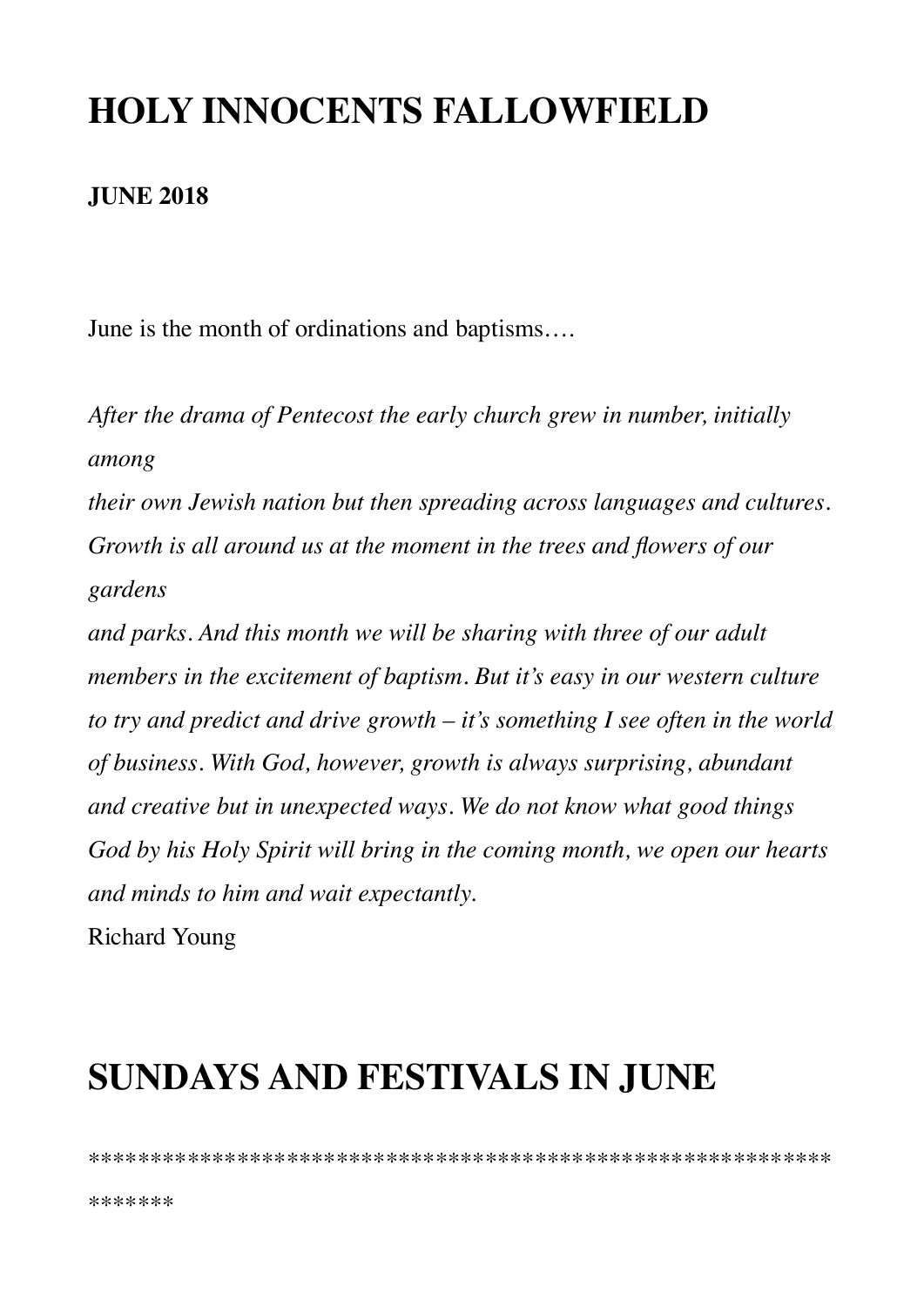### Sunday June 3rd Corpus Christi, Trinity 1, Proper 4 **President and Preacher: The Rector**

Readings: Genesis 14:8-20; Psalm 116; 1 Corinthians 11:23-26; John  $6:51-58$ 

**Hymns:** All for Jesus; Author of life divine; Sweet sacrament divine; Behold the servant of the Lord

**Other music:** Ave velum (Mozart); Deck thyself my soul with gladness 

\*\*\*\*\*\*\*

#### **Sunday June 10th Trinity 2, Proper 5**

#### **President and Preacher: The Rector**

**Readings:** Genesis 3:8-15; Psalm 130; 2 Corinthians 4:13-5:1; Mark 3:20end

**Hymns:** Let all the world in every corner sing; Father of heaven whose love profound; And now O Father mindful of the love; There's a wideness in God's mercy

#### **Other music:** How can I keep from singing?

\*\*\*\*\*\*\*

#### **Sunday June 17th Trinity 3, Proper 6**

**President and Preacher: The Rector** 

Readings: Ezekiel 17:22-end; Psalm 92; 2 Corinthians 5:6-10.14-17;

Mark 4:26-34

**Hymns:** Come ye thankful people come; Gospel Acclamation; Praise to the holiest in the height; Ye that know the Lord is gracious **Other music:** Sing of the Lord's goodness